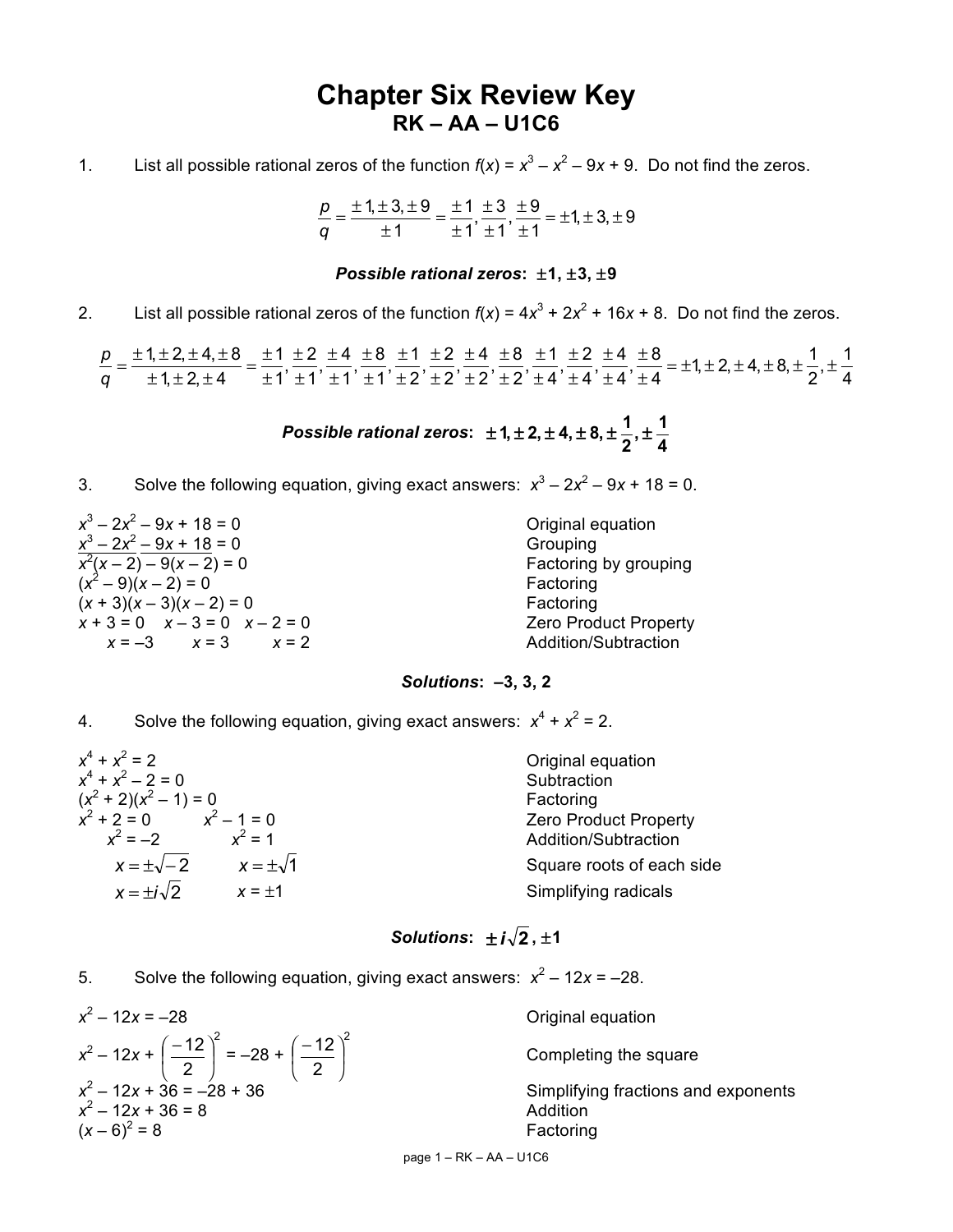| $x-6=\pm\sqrt{8}$       | Square roots of each side |
|-------------------------|---------------------------|
| $x - 6 = \pm 2\sqrt{2}$ | Simplifying radicals      |
| $x=6\pm 2\sqrt{2}$      | Addition                  |

# **Solutions:**  $6 \pm 2\sqrt{2}$

6. Solve the following equation, giving exact answers:  $(x - 2)^2 + 64 = 72$ .

| $(x-2)^2 + 64 = 72$<br>$(x-2)^2 = 8$ | Original equation<br>Subtraction |
|--------------------------------------|----------------------------------|
| $x-2=\pm\sqrt{8}$                    | Square roots of each side        |
| $x-2=\pm 2\sqrt{2}$                  | Simplifying radicals             |
| $x=2\pm 2\sqrt{2}$                   | Addition                         |

# **Solutions:**  $2 \pm 2\sqrt{2}$

7. Solve the following equation, giving exact answers:  $4x^2 = 12x + 40$ .

| $4x^2 = 12x + 40$       | Original equation                    |
|-------------------------|--------------------------------------|
| $4x^2 - 12x - 40 = 0$   | Subtraction                          |
| $4(x^2-3x-10)=0$        | Factoring out greatest common factor |
| $4(x-5)(x+2) = 0$       | Factoring                            |
| $x - 5 = 0$ $x + 2 = 0$ | <b>Zero Product Property</b>         |
| $x = 5$<br>$x = -2$     | Addition/Subtraction                 |

#### *Solutions***: 5, –2**

8. Solve the following equation, giving exact answers:  $x^4 + x^3 + 2x^2 + 4x = 8$ .

| $x^4 + x^3 + 2x^2 + 4x = 8$     | Original equation |  |
|---------------------------------|-------------------|--|
| $x^4 + x^3 + 2x^2 + 4x - 8 = 0$ | Subtraction       |  |

Using the Rational Zeros Theorem, you would see that –2 and 1 are two of the "suspects" that can be zeros. Test this with synthetic division (as well as dividing down the polynomial to something solvable).

> –2 1 1 2 4 –8 –2 2 –8 8 1 –1 4 –4 0

Since there is a remainder of zero, –2 is a solution. Using what remains and see if 1 works.

1 | 1  $-1$  4  $-4$ 1 0 4 1 0 4 0

Since there is a remainder of zero, 1 is a solution. This also leave the remaining polynomial of  $x^2 + 4 = 0$  $(x^2 + 0x + 4 = 0)$ .

| $x^2 + 4 = 0$       | Equation                  |
|---------------------|---------------------------|
| $x^2 = -4$          | Subtraction               |
| $x = \pm \sqrt{-4}$ | Square roots of each side |
|                     | page $2 - RK - AA - U1C6$ |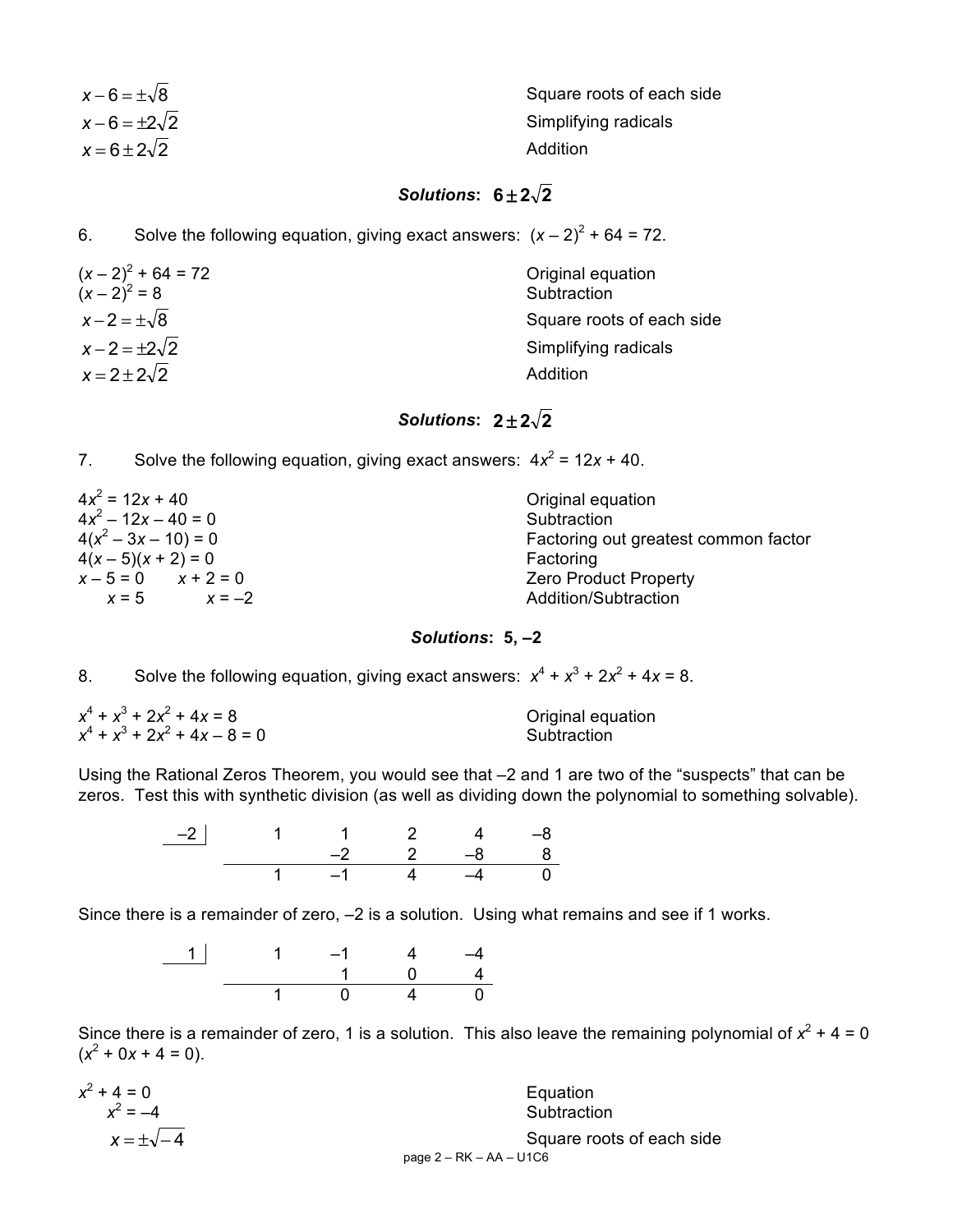*x* = ±2*i* Simplifying radicals

## *Solutions***: –2, 1,** ±**2***i*

9. Write the following polynomial in standard form. Also classify it by number of terms and degree. Polynomial:  $(x^2 + 2x + 3) - (x^2 - 5)$ 

 $(x^2 + 2x + 3) - (x^2 - 5)$ <br>  $x^2 + 2x + 3 - x^2 + 5$ <br>
Original expression<br>
Original expression<br>
Original expression  $x^2 - x^2 + 2x + 3 + 5$  Grouping like terms 2*x* + 8 Addition/Subtraction

**Distributing the negative** 

*Standard form***: 2***x* **+ 8**

**Name by degree: Linear** (since degree is 1)

*Name by number of terms***: Binomial** (since there are only 2 terms)

10. Write the following polynomial in standard form. Also classify it by number of terms and degree. Polynomial:  $(6x^3 + 3x^2 - 5x - 1) - (7x^3 - 5x - 6)$ 

 $(6x^3 + 3x^2 - 5x - 1) - (7x^3 - 5x - 6)$  Original expression  $6x^3 + 3x^2 - 5x - 1 - 7x^3 + 5x + 6$  Distributing the negative  $6x^3 - 7x^3 + 3x^2 - 5x + 5x - 1 + 6$  Grouping like terms<br>  $-x^3 + 3x^2 + 5$  Addition/Subtraction

–*x*<sup>3</sup> + 3*x*<sup>2</sup> + 5 Addition/Subtraction

*Standard form*:  $-x^3 + 3x^2 + 5$ 

**Name by degree: Cubic** (since degree is 3)

*Name by number of terms***: Trinomial** (since there are only 3 terms)

11. Write the following polynomial in standard form. Also classify it by number of terms and degree. Polynomial:  $(2x + 3) + (4x^2 - 10)$ 

 $(2x + 3) + (4x<sup>2</sup> - 10)$  Original expression<br> $2x + 3 + 4x<sup>2</sup> - 10$  Distributing the posi  $2x + 3 + 4x^2 - 10$ <br> $4x^2 + 2x + 3 - 10$  Distributing the positive<br>Grouping like terms **Grouping like terms**  $4x^2 + 2x - 7$  Subtraction

*Standard form*:  $4x^2 + 2x - 7$ 

*Name by degree***: Quadratic** (since degree is 2)

*Name by number of terms***: Trinomial** (since there are only 3 terms)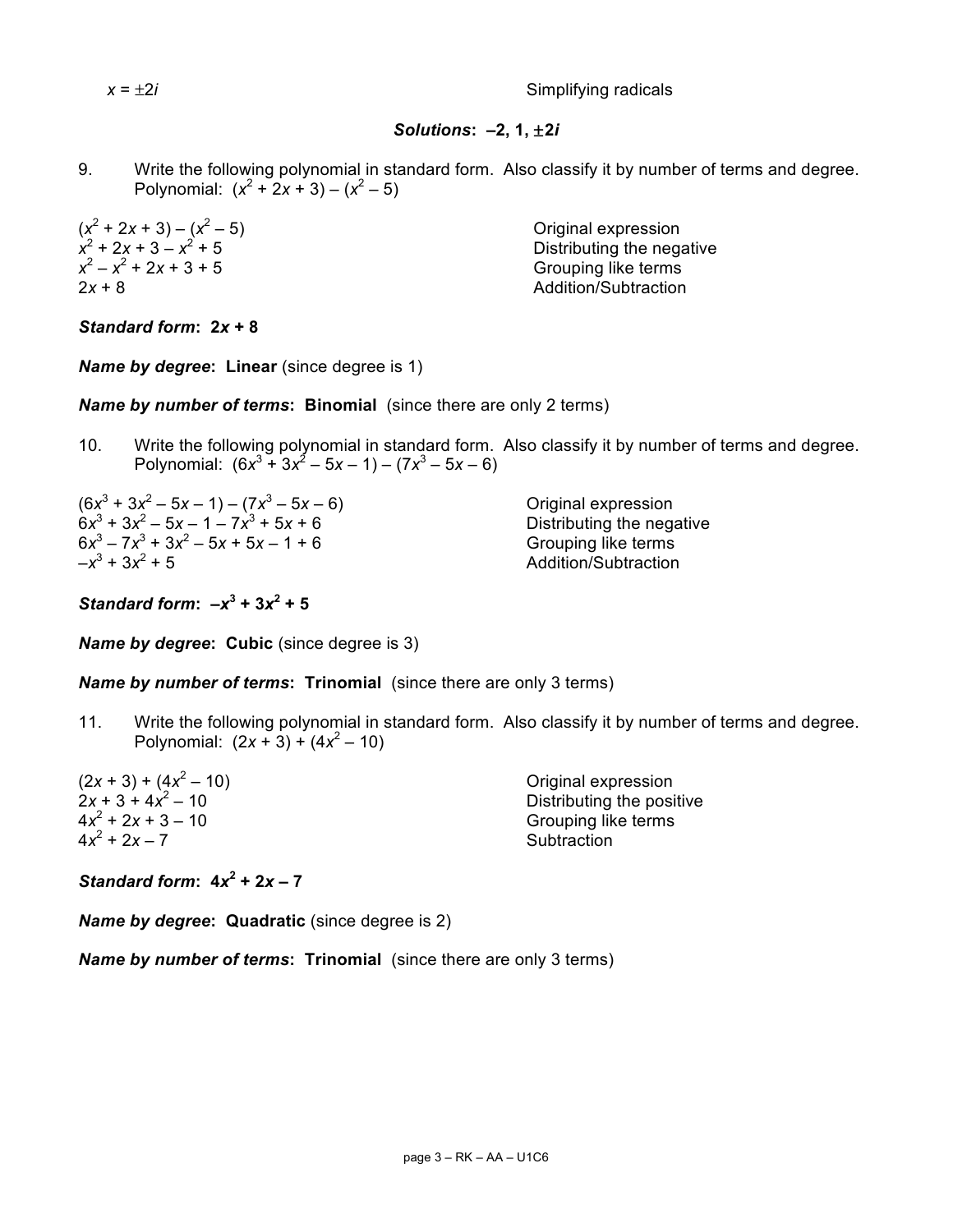relative minimums and maximums.

 $\bar{x}$ 



relative minimums and maximums.

y

 $\mathbf{1}$ 

14. Divide  $(x^4 + 9x^3 - 4x - 17) \div (x + 5)$ .

12. Use the graph below to approximate any 12. *Max(s)***: (–1, –1); (1, –1)**

*Min(s)***: (0, –2)**

13. Use the graph below to approximate any 13. *Max(s)***: (0, –2)**

$$
Min(s): (-1, -3); (1, -3)
$$

BE SURE TO FILL IN THE MISSING COEFFICIENTS OF  $x^4 + 9x^3 - 4x - 17$  (since this is the same as saying  $x^4 + 9x^3 + 0x^2 - 4x - 17$ ). Realize you are dividing by  $-5$  since  $x + 5 = 0$ , therefore you can use synthetic division

| $-5$ | 9.              | $\mathbf{0}$ |                       | $-4$ $-17$ |
|------|-----------------|--------------|-----------------------|------------|
|      |                 |              | $-5$ $-20$ 100 $-480$ |            |
|      | 1 4 –20 96 –497 |              |                       |            |

Quotient: 
$$
x^3 + 4x^2 - 20x + 96 - \frac{497}{x+5}
$$

15. Divide  $(5x^4 + 14x^3 + 9x) \div (x^2 + 3x)$ .

**BE SURE TO FILL IN THE MISSING COEFFICIENTS OF 5***x***<sup>4</sup> + 14***x***<sup>3</sup> + 9***x* **and** *x***<sup>2</sup> + 3***x* (since this is the same as saying  $5x^4 + 14x^3 + 0x^2 + 9x + 0$  and  $x^2 + 3x + 0$ , respectively). Since the divisor is not a linear divisor, you have to use long division.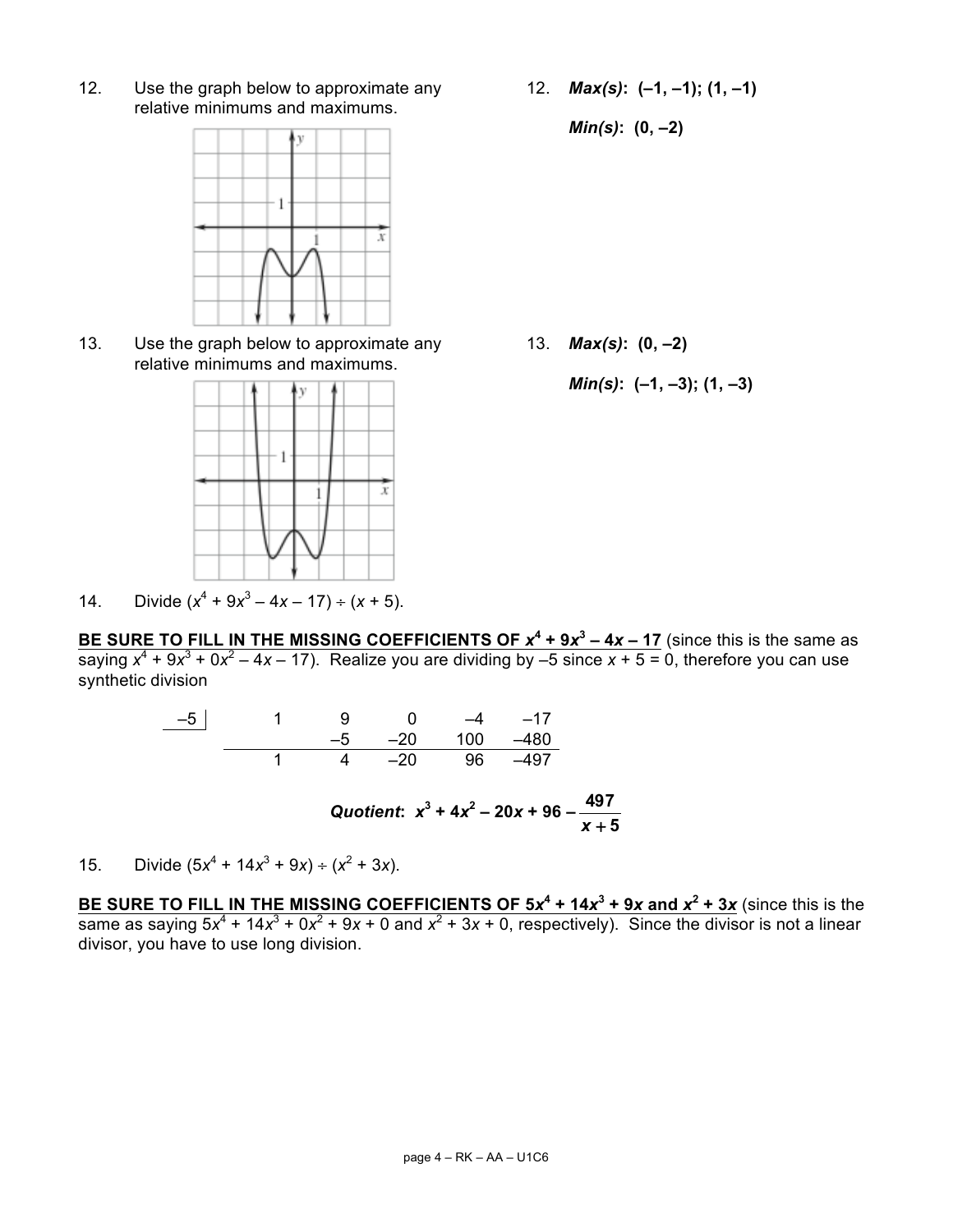$$
\begin{array}{r} 5x^2 - x + 3 \\ x^2 + 3x + 0) \overline{\smash)5x^4 + 14x^3 + 0x^2 + 9x + 0} \\ \underline{-(5x^4 + 15x^3 + 0x^2)} \\ -x^3 + 0x^2 + 9x \\ \underline{-(x^3 - 3x^2 + 0x)} \\ 3x^2 + 9x + 0 \\ \underline{-(3x^2 + 9x + 0)} \\ 0\n\end{array}
$$

16. Three of the roots of a polynomial are 5,  $-4i$ , and  $1+\sqrt{6}$ . What are all of the **roots** of this polynomial? Explain.

*Roots*: 5, 4*i*,  $-4i$ , 1+  $\sqrt{6}$ , and 1 -  $\sqrt{6}$ 

*Explanation***: Since complex conjugates exist together as roots (Imaginary Roots Theorem), if one root is –4***i***, then 4***i* **must be another root. Since irrational conjugates exist together as roots (Irrational Root Theorem), if one root is 1**+  $\sqrt{6}$ , then 1−  $\sqrt{6}$  be another root.

*Quotient***:**  $5x^2 - x + 3$ 

17. Two of the roots of a polynomial are  $-\sqrt{3}$  and 7*i*. What are all of the *factors* of this polynomial? Explain.

Factors: 
$$
(x - 7i), (x + 7i), (x - \sqrt{3}),
$$
 and  $(x + \sqrt{3})$ 

*Explanation***: Since complex conjugates exist together as roots (Imaginary Roots Theorem), if one root is 7***i***, then –7***i* **must be another root. As factors, these would be (x – 7***i***) and (x + 7***i***), respectively. Since irrational conjugates exist together as roots (Irrational Root Theorem), if one root is**  $-\sqrt{3}$ **, then**  $\sqrt{3}$  **be another root.** As factors, these would be  $(x + \sqrt{3})$  and  $(x - \sqrt{3})$ , respectively.

18. Write the following function in factored form  $f(x) = 2x^5 - 12x^4 + 18x^3$ .

 $f(x) = 2x^5 - 12x^4 + 18x^3$  Original equation  $f(x) = 2x^3(x^2 - 6x + 9)$ Factoring out greatest common factor  $f(x) = 2x^3(x-3)(x-3)$  Factoring  $f(x) = 2x^3(x-3)^2$ Definition of square

## *Factored form*:  $f(x) = 2x^3(x - 3)^2$

19. Find the zeros and multiplicity of zeros of the function from #18:  $f(x) = 2x^5 - 12x^4 + 18x^3$ .

|                      | $f(x) = 2x^5 - 12x^4 + 18x^3$ | Original equation                  |
|----------------------|-------------------------------|------------------------------------|
| $f(x) = 2x^3(x-3)^2$ |                               | Factored form of original equation |
| $2x^3 = 0$           | $(x-3)^2 = 0$                 | <b>Zero Product Property</b>       |
| $x^3 = 0$            |                               | Division                           |
| $x = 0$              | $x - 3 = 0$                   | Roots of each side                 |
|                      | $x = 3$                       |                                    |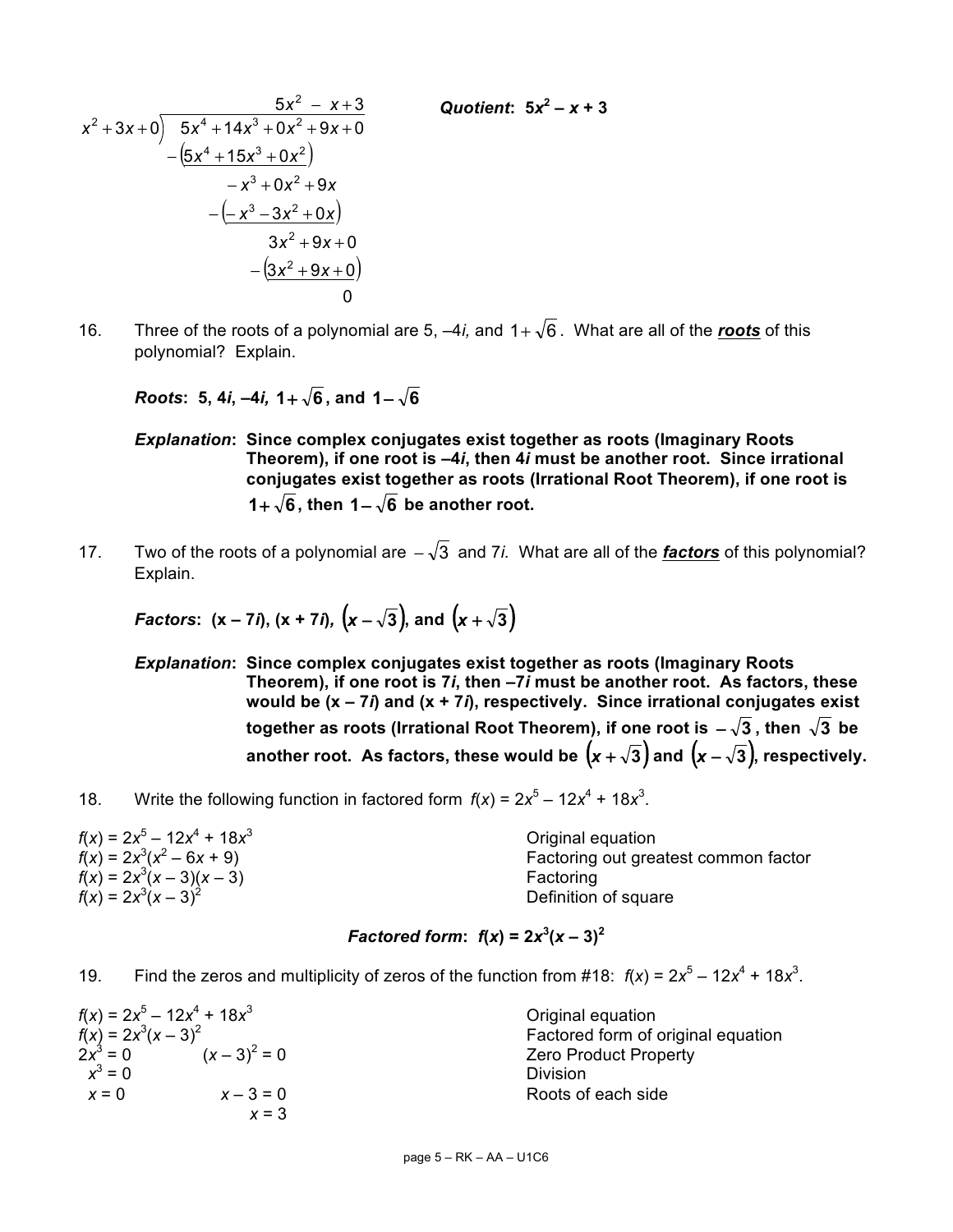20. Describe the end behavior of the function  $f(x) = 2x^5 - 12x^4 + 18x^3$  by filling in the blanks at right.

As  $x \to -\infty$ ,  $f(x) \to -\infty$  As  $x \to +\infty$ ,  $f(x) \to +\infty$ 

**This can be seen by graphing since, as your** *x* **becomes more negative, your** *y* **becomes more negative. Similarly, as** *x* **gets more positive,** *y* **gets more positive.**

21. Write a possible function in factored form for the graph shown below.



Polynomial:  $f(x) = (x + 1)^{1}x(x - 2)^{2}$  $f(x) = x(x + 1)(x - 2)^2$  (simplified factored form)

22. Determine if  $(x - 4)$  is a factor of the function  $f(x) = x^4 - 3x^2 + 5x - 8$ . How does this method shown if this or is not a factor?

**Plugging 4 (since** *x* **– 4 = 0 is what you are testing) will let you know if a remainder exists.** 

*f***(4) = (4)<sup>4</sup> – 3(4)<sup>2</sup> +5(4) – 8 = 64 – 3(16) +5(4) – 8 = 64 – 48 + 20 – 8 = 28**

**Dividing the function by** *x* **– 4 would leave a remainder of 28. Since it does not go into the function evenly, it is not a factor.**

- 23. The average amount of tangarines (*t* in pounds) eaten per person each year in the United States from 2001 to 2006 can be modeled by  $t = 0.298y^3 - 1.73y^2 + 2.05y + 4.45$  where *y* is the number of years since 2001. Using your graphing calculator:
	- a. Graph the function and identify the relative a. minimum and relative maximum where  $0 \le v \le 4$ .

**To graph the function, press the "Y=" button on your calculator, clear all functions using the**  "CLEAR" button, and enter  $0.298X^3 - 1.73X^2$ **+ 20.05X + 4.45 (realizing X is really your** *y* **and Y is really your** *t***). Press the "GRAPH" button. You can see a general graph. You can also Press the "2nd" button and then the "GRAPH" button to see a table of values.**

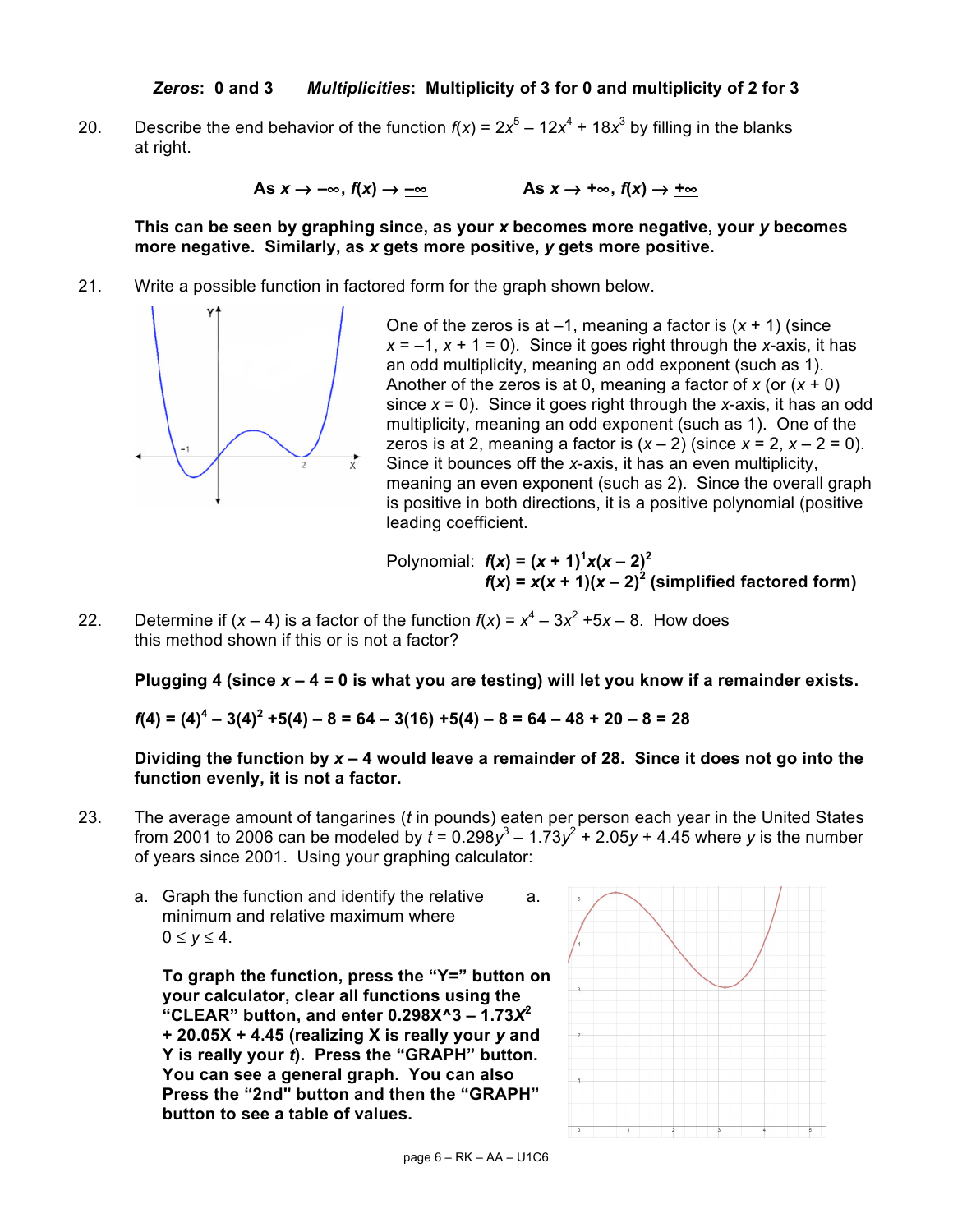Relative minimum: **(3.14, 3.06)**

**If you already have the graph in your calculator, press the "2nd" button and then the "TRACE" button to enter the CALC menu. Scroll down to "3:minimum" and press ENTER to set where to find the minimum. Set the "Left Bound" slightly left of where you see the minimum and press ENTER. Set the "Right Bound" slightly right of where you see the minimum and press ENTER. When the calculator asks "Guess?", press ENTER. The relative minimum is shown at about (3.14, 3.06).**

Relative maximum: **(0.73, 5.14)**

**If you already have the graph in your calculator, press the "2nd" button and then the "TRACE" button to enter the CALC menu. Scroll down to "4:maximum" and press ENTER to set where to find the maximum. Set the "Left Bound" slightly left of where you see the maximum and press ENTER. Set the "Right Bound" slightly right of where you see the maximum and press ENTER. When the calculator asks "Guess?", press ENTER. The relative minimum is shown at about (0.73, 5.14).**

b. What is the real-life meaning of the relative minimum?

**After about 2002 (0.73 years since 2001) to a little bit into 2004 (3.14 years since 2001), tangerine eating went down to 3.06 pounds per person.**

c. What is the real-life meaning of the relative maximum?

**From 2001 to about 2002 (0.73 years since 2001), tangerine eating went up to 5.14 pounds per person.**

24. Use your graphing calculator to approximate the coordinates of the zeros, relative maximums, and relative minimum of the graph of the function listed below. Also identify the end behavior of the graph of the function.

Function:  $f(x) = 0.25x^3 + 0.755x^2 - 1.06x - 1.17$ 

a. Zero(s) of the function: **(–3.81, 0), (–0.78, 0), (1.57, 0)**

**To graph the function, press the "Y=" button on your calculator, clear all functions using the "CLEAR" button, and enter 0.25X^3 + 0.755X<sup>2</sup> – 1.06X – 1.17. Press the "GRAPH" button. You can see a general graph. Now, press the "2nd" button and then the "TRACE" button to enter the CALC menu. Scroll down to "2:zero" and press ENTER to set where to find the zero. Set the "Left Bound" slightly left of where you see a zero (where it crosses the** *x***-axis) and press ENTER. Set the "Right Bound" slightly right of where you see the zero and press ENTER. When the calculator asks "Guess?", press ENTER. If you do this for both zeros, you will find zeros at (–3.81, 0), (–0.78, 0), and (1.57, 0).**

b. Relative minimum: **(0.55, –1.48)**

**If you already have the graph in your calculator, press the "2nd" button and then the "TRACE" button to enter the CALC menu. Scroll down to "3:minimum" and press ENTER to set where to find the minimum. Set the "Left Bound" slightly left of where you see the minimum and press ENTER. Set the "Right Bound" slightly right of where you see the minimum and press ENTER. When the calculator asks "Guess?", press ENTER. The relative minimum is shown at about (0.55, –1.48).**